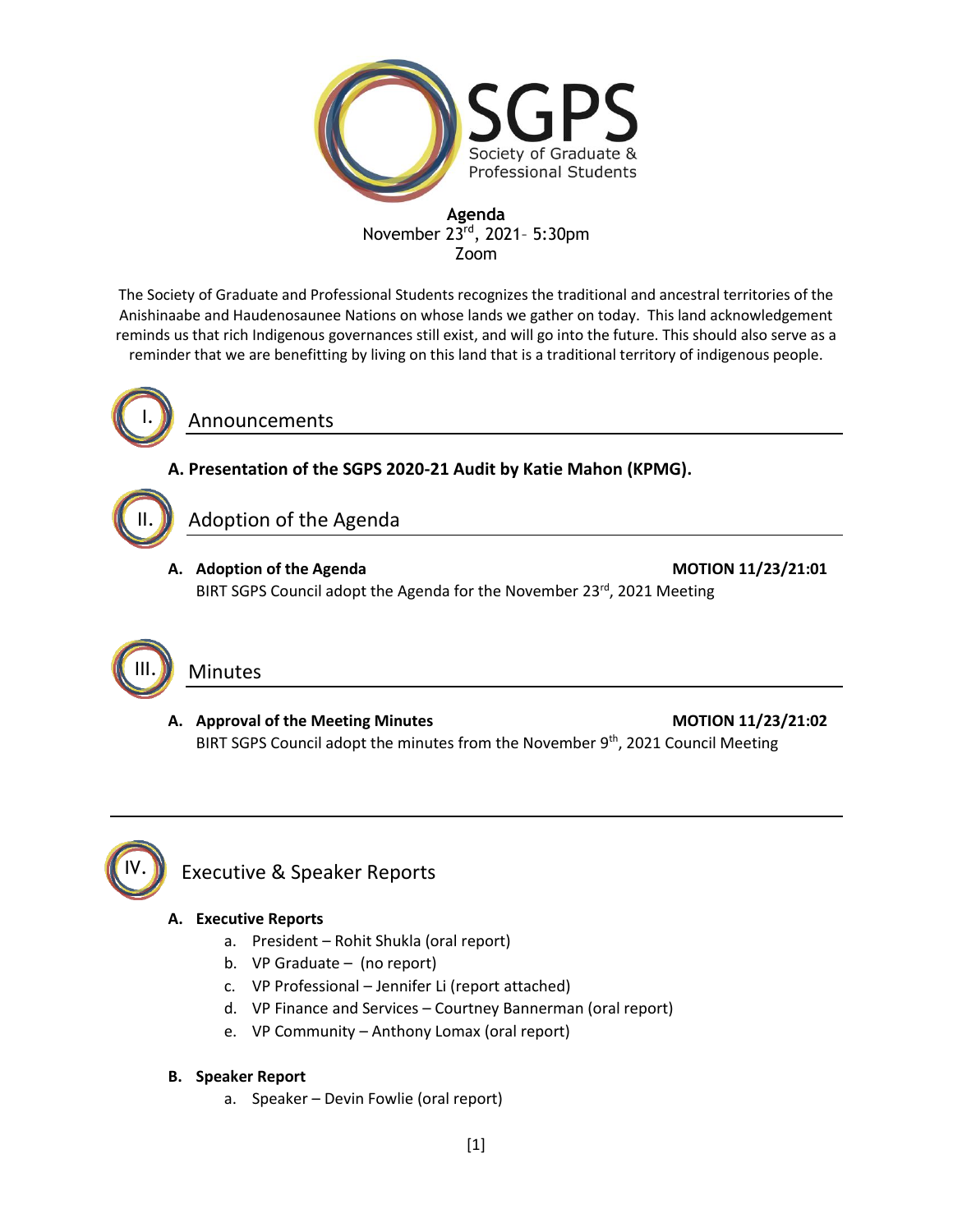

**C. Approval MOTION 11/23/21:04**

BIRT SGPS Council approve the Executive and Speaker Reports.



# Senator, Trustee, Commissioner, Committee & Other Reports

- **A. Senator Report**  Graduate Student Senator Emils Matiss (no report)
- **B. Trustee Report**  Graduate Student Trustee (no report)
- **C. Commissioner Reports**
	- a. Athletics & Wellness Commissioner Kassandra Coyle (report attached)
	- b. Equity & Diversity Commissioner Monica Garvie (report attached)
	- c. Indigenous Graduate Liason Brittany McBeath (report attached)
	- d. Social Commissioner Emilia Ganslandt (report attached)
	- e. International Students' Affairs Commissioner Sabrina Masud (report attached)
- **D. Committee Reports**
- **E. Department Reports**
- **F. Other Reports**
	- a. University Rector (no report)
- 

G. **Approval MOTION 11/23/21:05**

**BIRT SGPS Council approve the Senator, Trustee, Commissioner, Committee & Other Reports.**



# Question Period and Departmental Issues

Business Arising from the Minutes



## Main Motions & Discussion

A. **Approval MOTION 11/23/21:06**

**BIRT SGPS Council ratify the Proposed Member Society Bylaw.**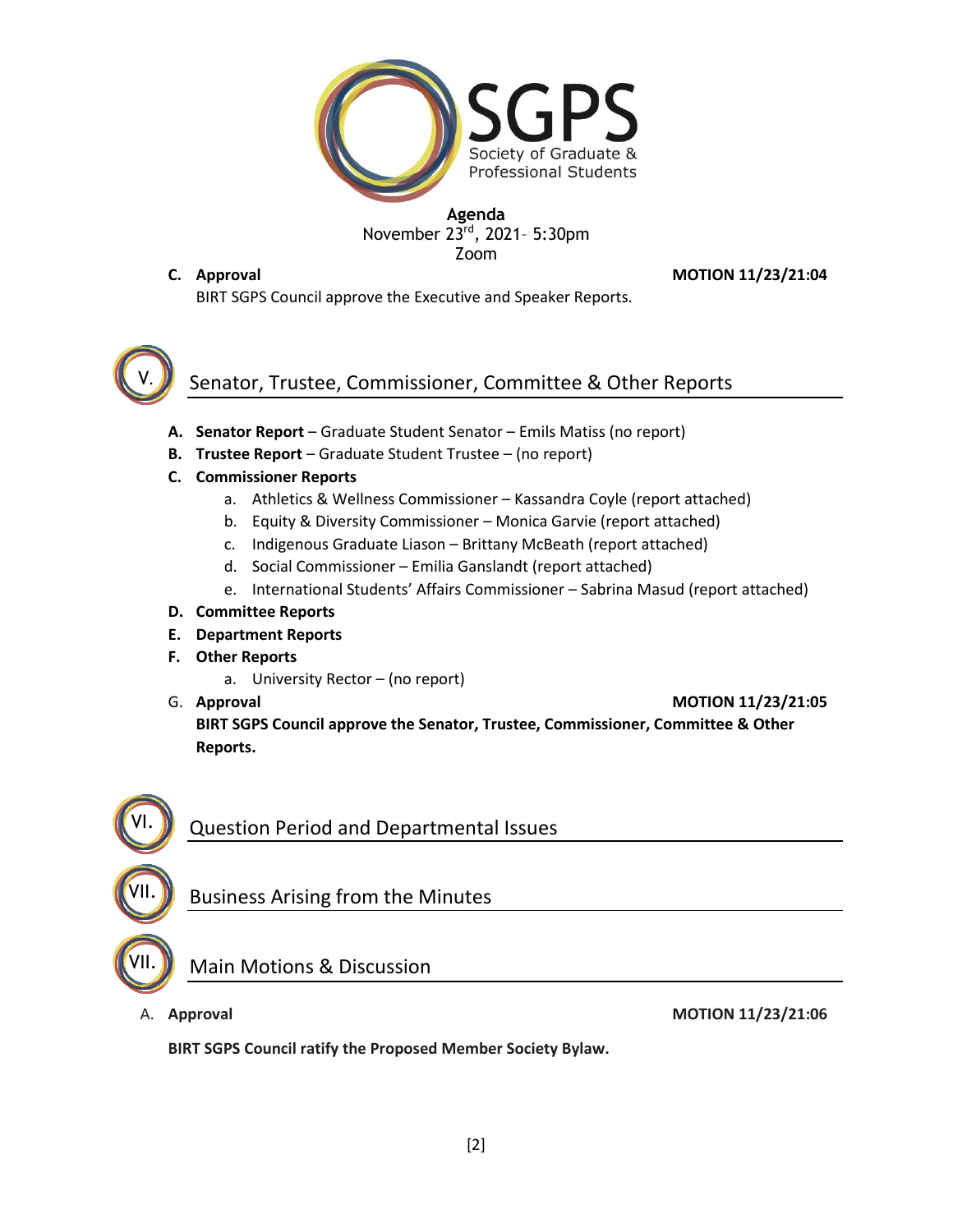

The SGPS provides logistical support to our Member Societies, which are defined as a professional faculty, school, department, division, or institute of the University recognized by the SGPS as a member society. This logistical support may include the remittance of Member Society fees and sanctioning for Member Society events.

B.x.x Remittance of Member Society Fees

- a. SGPS Member Societies are able to set a Member Society specific fee or fees via the referendum process laid out in their governance documents. SGPS Member Societies are not required to have a Member Society specific fee in order to be recognized by the SGPS.
- b. The SGPS will collect and distribute all Member Society specific fees, which are to be paid out both November and March of each calendar year. These dates are dependent on the receipt of funds and reports provided by the Queen's University Registrar.
- c. Member Societies will be notified by the SGPS when fees are ready for distribution and will be required to complete an Activity Fee Declaration form in order to receive their remittance via electronic funds transfer.
- d. The SGPS will not release funds from Member Society specific fees to personal bank accounts. The banking information provided must indicate the name of Member Society as the payee.
- e. Failure to complete an Activity Fee Declaration form or failure to provide appropriate banking information may result in the Member Society Fee or Fees being suspended pending an investigation by the SGPS Finance and Services Committee.

B.x.x Reporting for Member Society Fees

- a. As per P.1.2.5.a. all groups who obtain a Fee through the SGPS must comply with the continuous reporting obligations in order to continue to receive disbursements of that Fee.
- b. Member Societies who receive a student fee disbursement from the SGPS are required on an annual basis to supply the SGPS with
	- i. An annual report which contains:
		- 1. A summary of the Member Society's activities over the past year and a description of how the fee has been used;
		- 2. A letter from the group naming the executive team along with their contact information;
		- 3. Annual financial statements/bank statements for the previous year;
		- 4. A budget for the previous year; and
		- 5. Any other financial information to verify that disbursed Fees were used for their intended purpose.
	- ii. A proposed budget for the coming year; and,
	- iii. Any other information as requested by the Committee to aid in the determination of the Fee's continued eligibility.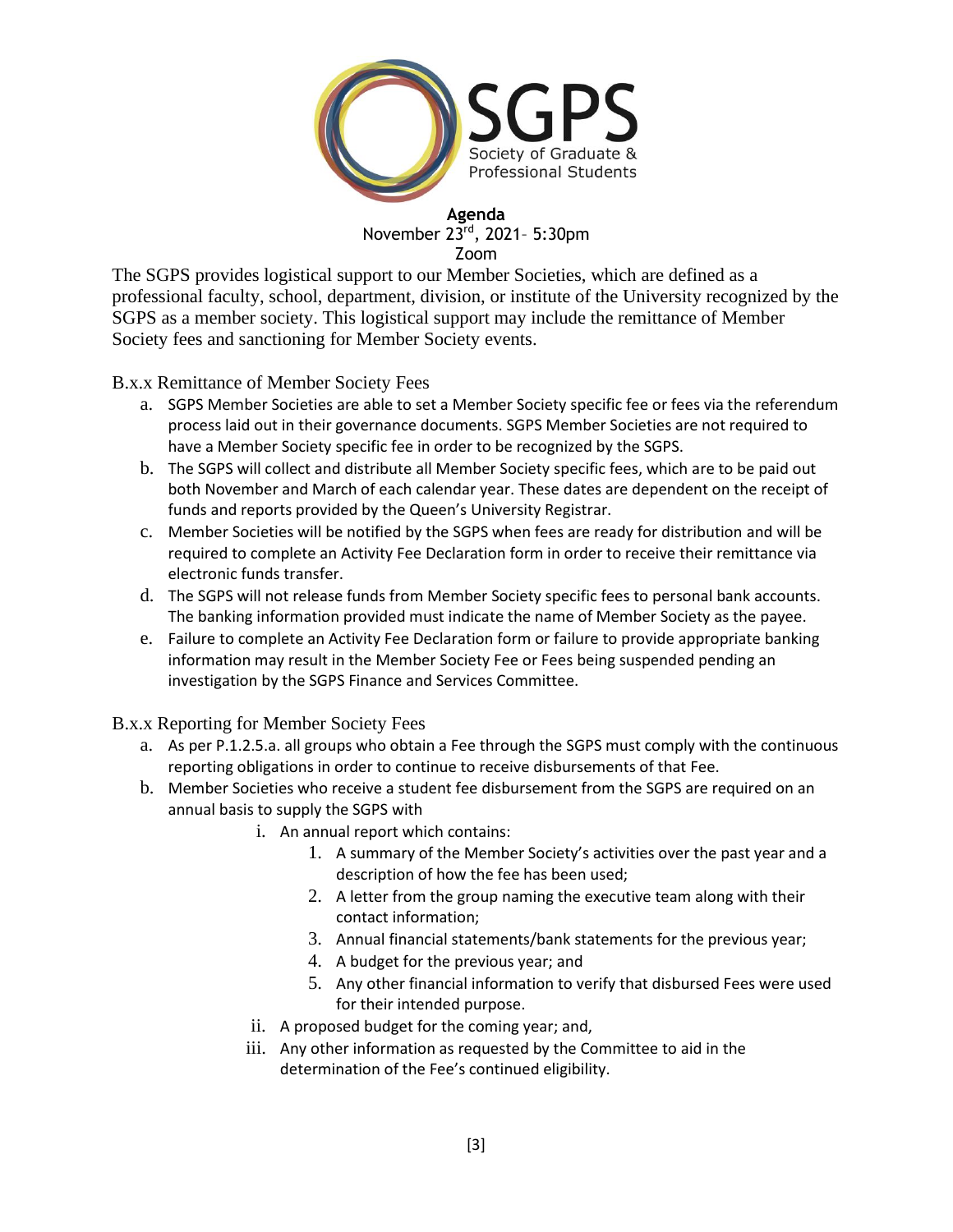

c. Failure to submit the required documents by the prescribed deadline or refusal to submit complete information will result in the suspension of the fee according to P.1.2.5.d.

B.x.x Sanctioning of Member Society Events

- a. The SGPS agrees to provide insurance coverage for Member Society events and activities that adhere to process outlined within this section. This insurance coverage will be renewed annually and is coordinated by the Executive Director.
- b. The Member Society is responsible for advising the SGPS through completion of the online "Event Registration" form of any and all events run, overseen, or administered by the Member Society or its clubs and committees.
- c. Should the Member Society and its clubs and committees, fail to inform the SGPS, through the event sanctioning process, of any event involving any of the factors described B.x.x.b, the insurance of the SGPS will provide no coverage for the event or any incidents or occurrences associated with the event.
- d. Should the SGPS determine that the Member Society has failed to mitigate risks associated with the event in accordance with the event sanctioning process and the conditions required of the event being sanctioned, or fails to provide information that would be considered important to the risk profile of the event and the decision to sanction, the insurance of SGPS may not provide insurance coverage for the event.

#### B.x.x. Member Society Duties

- a. Member Societies are required to follow the processes outlined in within the entire B.x section.
- b. Member Societies will undertake all reasonable and appropriate measures to mitigate any and all risks associated with its operations or the operations of any of its clubs and committees.
- c. The Member Society will inform the SGPS Executive Director and SGPS President, immediately upon receiving knowledge and no later than 3 business days, of any and all incidents that occur within the Member Society and/or as a result of the actions of the Member Society that cause and/or have the potential to cause harm to persons, property, and/or the reputation of the Member Society, the SGPS or Queen's University.
- **B. Ratification of the results of the Vice-President Graduate By-Election MOTION 11/23/21:07** BIRT [name] serve as the Vice-President Graduate for the remainder of the 2021-22 Executive Term.

By a majority vote of council, [name] has been elected as the new Vice-President Graduate to serve for the remainder of the position's Term.